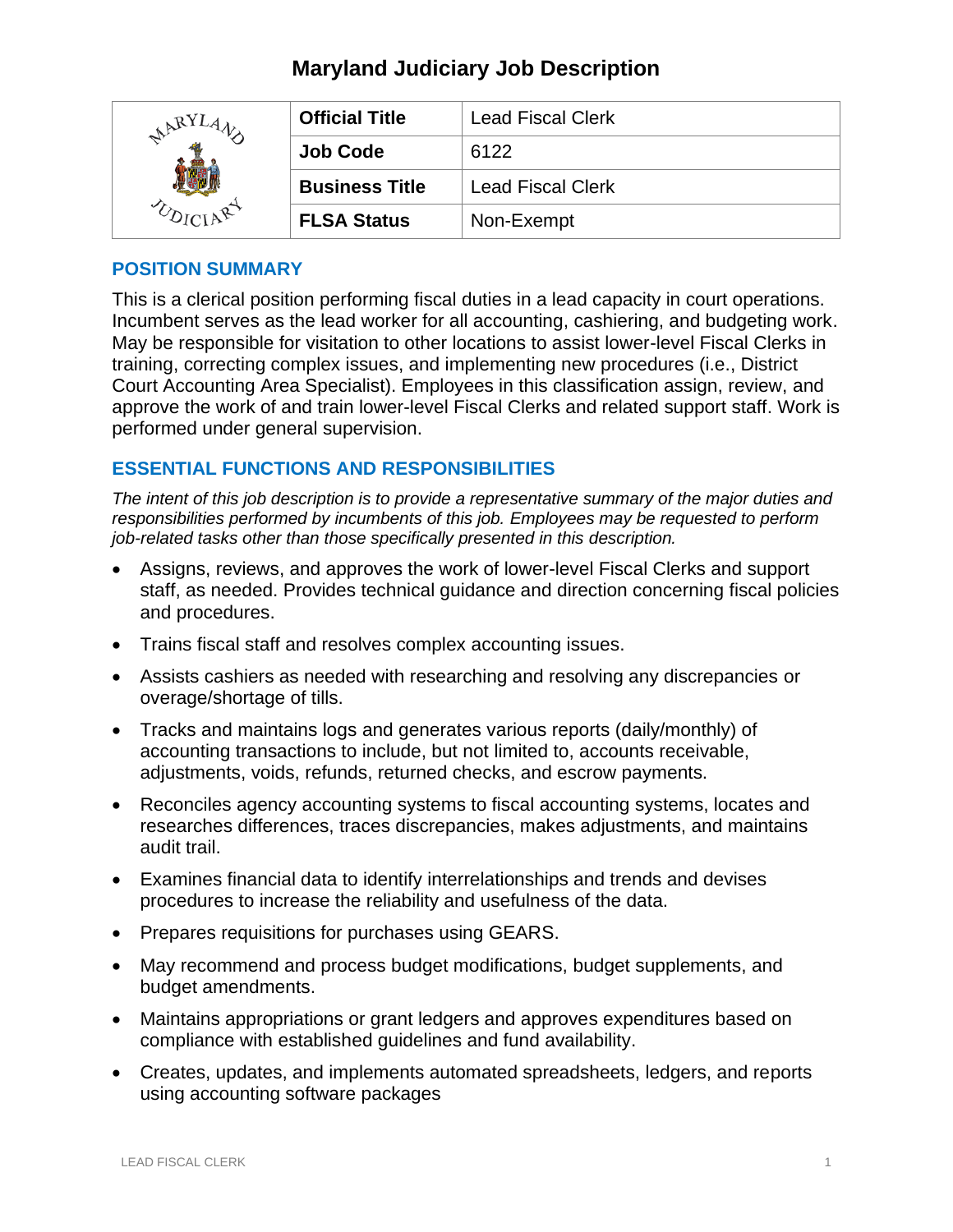# **Maryland Judiciary Job Description**

• Purchases office supplies and maintains inventories.

# **MINIMUM QUALIFICATIONS**

#### **Education and Experience**

- High school diploma (or GED equivalent).
- Four (4) years of fiscal or accounting work experience.

### **Note:**

- A Bachelor's Degree may substitute two (2) years of required work experience.
- A Paralegal/Associates Degree or 60 college credits may substitute two (2) years of required work experience.
- A Paralegal Certificate may substitute one (1) year of required work experience.

# **KNOWLEDGE, SKILLS, AND ABILITIES**

### **Knowledge of:**

- Generally Accepted Accounting Principles (GAAP) or Governmental Accounting and Financial Reporting Standards (GASB).
- Principles and practices of bookkeeping and accounting in order to review, verify, record, adjust, and balance financial transactions.
- Office equipment including, but not limited to, computers, telephones, copiers, scanners, fax machines, etc.
- Maryland Judiciary's policies, procedures, laws, and forms involving various types of court cases and the implication each of these have on the accounting operations of the court.

## **Skill in:**

- Managing priorities to meet critical deadlines while multitasking.
- Basic English and arithmetic to include, but not limited to, spelling, punctuation, addition, subtraction, multiplication, and division.
- Accuracy and attention to detail.
- Analyzing records, reports, and other business and financial documents and noting details and facts pertinent to the audit assignment.
- Organization and time management.
- The use of Microsoft Office products to include, but not limited to, Excel, Word, PowerPoint, Outlook, etc.
- Communicating information effectively.

## **Ability to:**

• Acquire knowledge of Maryland Judiciary procedures, rules, practices, regulations, and jurisdictional courts.